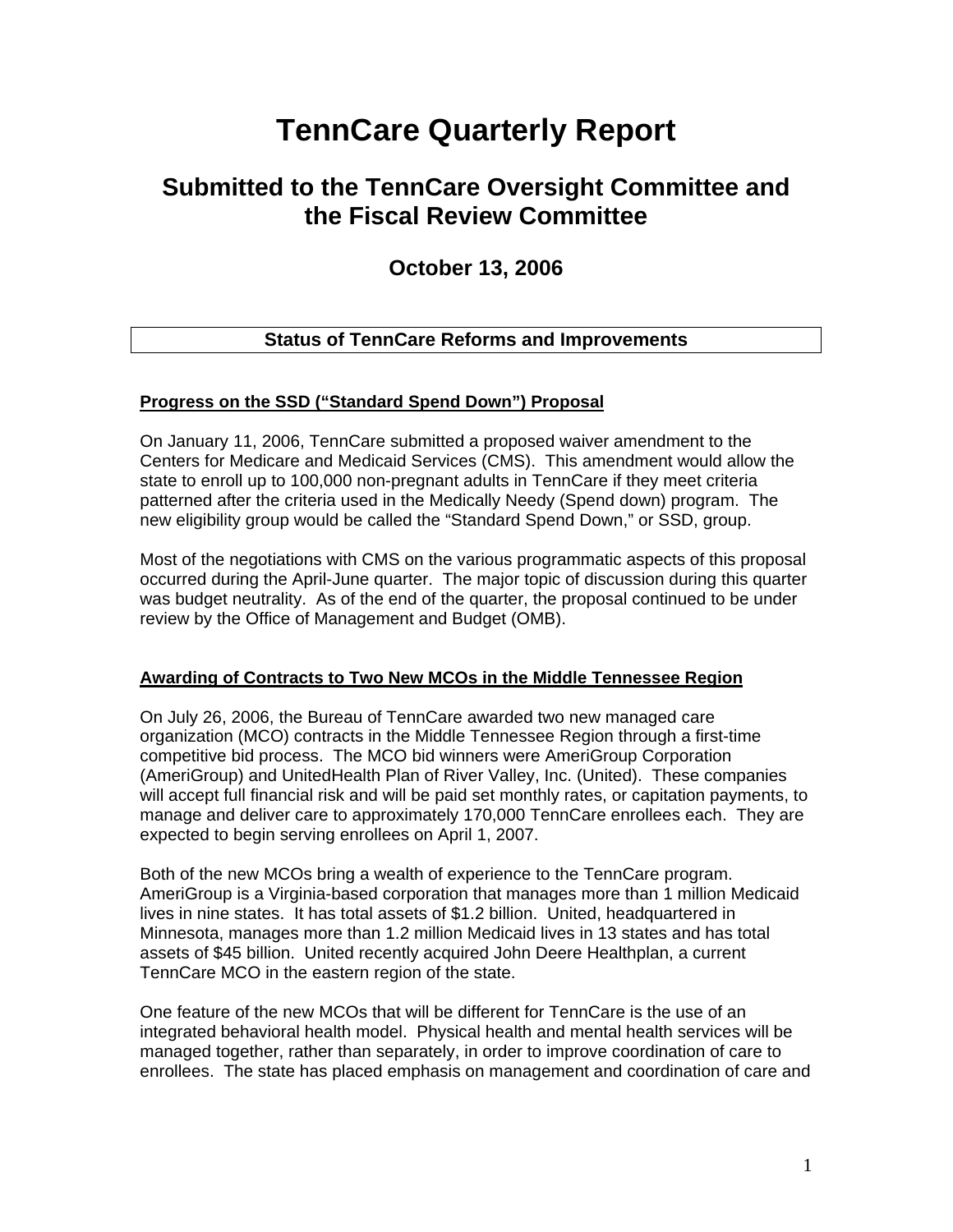intends to include a strengthened disease management strategy designed to manage high cost conditions and care across the continuum of services.

Each of the two Middle Tennessee MCOs must complete a readiness review to ensure the plans have operationalized the contract requirements for the Middle Tennessee region. The first component of these reviews, referred to as Desk Audits, addresses required policies, procedures, and related deliverables. The second will be an Onsite Review focusing on claims administration, information systems testing, financial audits, medical management and customer services processes and workflows, and provider network development and network adequacy.

## **Long Term Care Changes**

Long Term Care, meaning care provided in a Nursing Facility or in a program that is an alternative to a Nursing Facility, is delivered outside of the TennCare waiver. However, a significant change occurred in Long Term Care during this quarter that is relevant to the TennCare program.

During the second quarter, an application was submitted to CMS to renew and expand the statewide Home and Community Based Services (HCBS) waiver that is administered by the Commission on Aging and Disability. The original waiver was for three years (maximum allowable for new waivers), and the requested renewal was for five years (maximum allowable for renewal waivers). The application also sought to increase the maximum number of approved slots from 2871 to 3700 and to add several new services such as adult day care, in-home respite, personal care attendant services, and assisted living.

In early September, TennCare received notice from CMS that the renewal, slot increase, and service expansion requests were all approved effective October 1, 2006 (effective date of the waiver renewal). TennCare and the Commission on Aging and Disability will now begin developing provider networks and making computer system modifications to support the delivery of the new services.

#### **Provider Rate Increase**

The Tennessee General Assembly appropriated a 2.5% provider increase in payment effective for dates of service on and after July 1, 2006. The 2.5% increase was applied across the board to all providers.

#### **Essential Access Hospital Payments**

 The TennCare Bureau continued to make essential access hospital payments during this period. Essential access hospital payments are payments from a pool of \$100 million (\$35,292,500 in state dollars) appropriated by the General Assembly.

The methodology for distributing these funds specifically considers each hospital's relative contribution to providing services to TennCare members, while also acknowledging differences in payer mix and hospitals' relative ability to make up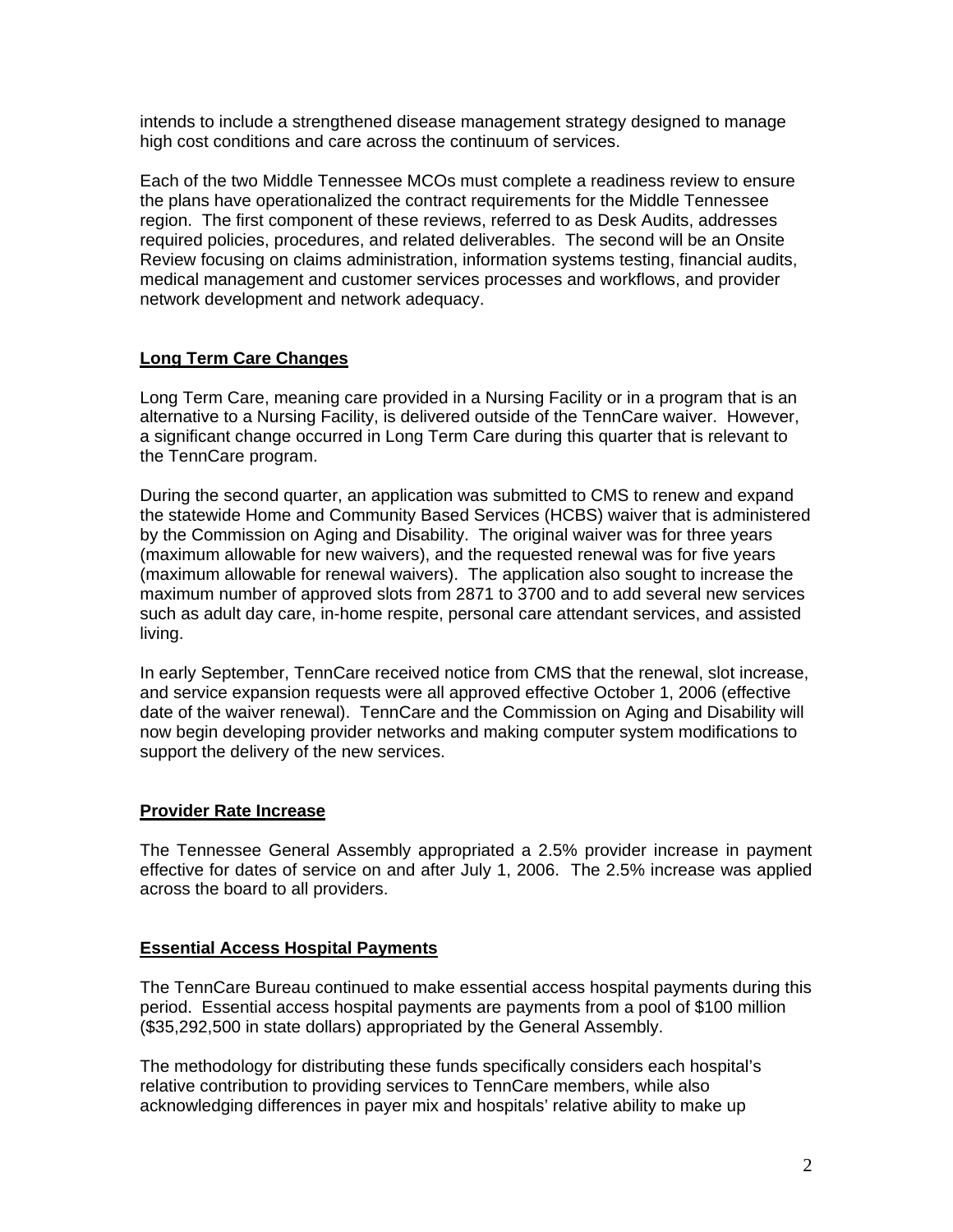TennCare losses. Data from the Hospital Joint Annual Report is used to determine hospitals' eligibility for these payments. Eligibility is determined each quarter based on each hospital's participation in TennCare. In order to receive a payment for the quarter, a hospital must be a contracted provider with TennCare Select and at least one other managed care organization, and it must have contracted with TennCare Select for the entire quarter that the payment represents. Excluded from the essential access hospital payments are critical access hospitals, which receive cost-based reimbursement from the TennCare program and therefore do not have unreimbursed TennCare costs, and the five state mental health institutes.

Essential access hospital payments for State Fiscal Year 06 are shown in the following table.

| <b>Hospital Name</b>                        | <b>County Name</b>       |              |
|---------------------------------------------|--------------------------|--------------|
| <b>Safety Net Hospital</b>                  |                          |              |
| <b>Erlanger Medical Center</b>              | <b>Hamilton County</b>   | \$9,265,871  |
| Johnson City Medical Center Hospital        | <b>Washington County</b> | \$4,219,954  |
| Metro Nashville General Hospital            | Davidson County          | \$6,064,226  |
| Regional Medical Center (The Med)           | <b>Shelby County</b>     | \$29,160,635 |
| University of Tennessee Memorial Hospital   | <b>Knox County</b>       | \$9,948,113  |
| Vanderbilt University Hospital              | Davidson County          | \$16,341,202 |
| <b>Psychiatric Hospital</b>                 |                          |              |
| <b>Community Behavioral Health</b>          | <b>Shelby County</b>     | \$496,570    |
| Indian Path Pavilion                        | <b>Sullivan County</b>   | \$258,703    |
| Pathways Of Tennessee                       | <b>Madison County</b>    | \$578,838    |
| Peninsula Psychiatric Center                | <b>Blount County</b>     | \$794,803    |
| Ridgeview Psychiatric Hospital and Center   | <b>Anderson County</b>   | \$307,358    |
| Woodridge Psychiatric Hospital              | <b>Washington County</b> | \$563,729    |
| <b>Children's Hospital</b>                  |                          |              |
| East Tennessee Childrens Hospital           | <b>Knox County</b>       | \$2,456,225  |
| Methodist Healthcare Lebonheur              | <b>Shelby County</b>     | \$5,043,775  |
| <b>Other Hospitals</b>                      |                          |              |
| Athens Regional Medical Center              | <b>McMinn County</b>     | \$346,001    |
| <b>Baptist Dekalb Hospital</b>              | DeKalb County            | \$160,395    |
| <b>Baptist Hospital of Cocke County</b>     | Cocke County             | \$716,032    |
| Baptist Memorial Hospital Huntingdon        | <b>Carroll County</b>    | \$200,109    |
| Baptist Memorial Hospital Lauderdale        | Lauderdale County        | \$37,727     |
| <b>Baptist Memorial Hospital Union City</b> | <b>Obion County</b>      | \$649,777    |
| <b>Bedford County Medical Center</b>        | <b>Bedford County</b>    | \$487,209    |
| <b>Bolivar General Hospital</b>             | <b>Hardeman County</b>   | \$147,781    |
| <b>Bradley Memorial Hospital</b>            | <b>Bradley County</b>    | \$564,734    |
| Camden General Hospital                     | <b>Benton County</b>     | \$124,591    |

# **FY 2006 Essential Access Hospital Payments (July 2005 – June 2006)**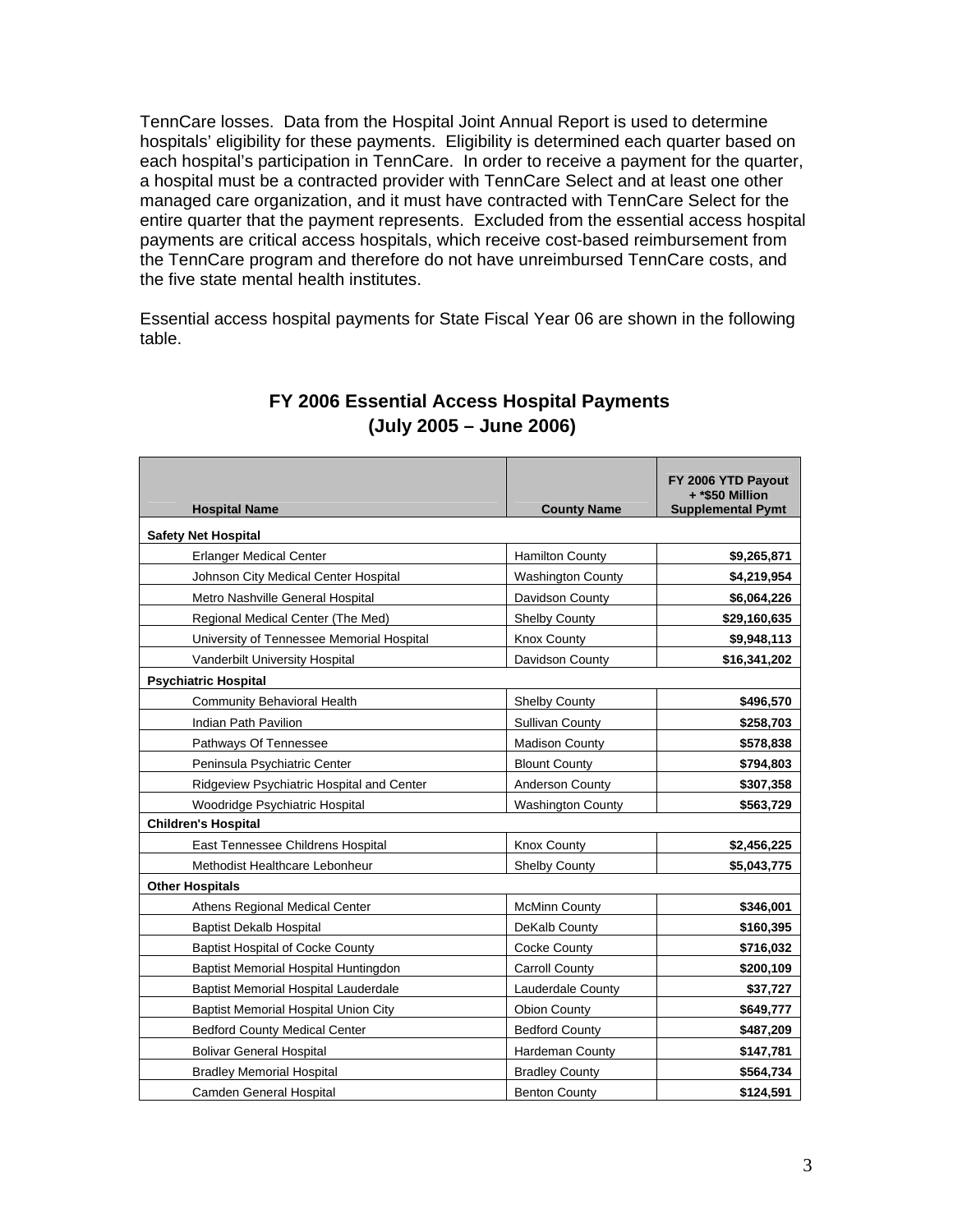# **FY 2006 Essential Access Hospital Payments (July 2005 – June 2006)**

| <b>Hospital Name</b>                        | <b>County Name</b>       | FY 2006 YTD Payout<br>+ *\$50 Million<br><b>Supplemental Pymt</b> |
|---------------------------------------------|--------------------------|-------------------------------------------------------------------|
| <b>Claiborne County Hospital</b>            | <b>Claiborne County</b>  | \$715,042                                                         |
| <b>Cleveland Community Hospital</b>         | <b>Bradley County</b>    | \$824,350                                                         |
| Cookeville Regional Medical Center          | <b>Putnam County</b>     | \$753,215                                                         |
| Copper Basin Medical Center                 | Polk County              | \$26,664                                                          |
| <b>Crockett Hospital</b>                    | <b>Lawrence County</b>   | \$354,611                                                         |
| <b>Cumberland Medical Center</b>            | <b>Cumberland County</b> | \$801,974                                                         |
| <b>Cumberland River Hospital</b>            | Clay County              | \$83,192                                                          |
| Decatur County General Hospital             | Decatur County           | \$146,790                                                         |
| Dyersburg Regional Medical Center           | <b>Dyer County</b>       | \$464,878                                                         |
| <b>Emerald Hodgson Hospital</b>             | <b>Franklin County</b>   | \$127,761                                                         |
| Gibson General Hospital                     | Gibson County            | \$145,960                                                         |
| Hardin County General Hospital              | <b>Hardin County</b>     | \$564,984                                                         |
| Harton Regional Medical Center              | Coffee County            | \$661,973                                                         |
| Haywood Park Community Hospital             | <b>Haywood County</b>    | \$255,006                                                         |
| Henderson County Community Hospital         | <b>Henderson County</b>  | \$157,017                                                         |
| Henry County Medical Center                 | <b>Henry County</b>      | \$589,667                                                         |
| Hillside Hospital                           | <b>Giles County</b>      | \$294,807                                                         |
| Humboldt General Hospital                   | Gibson County            | \$340,251                                                         |
| Jamestown Regional Medical Center           | <b>Fentress County</b>   | \$533,109                                                         |
| Jefferson Memorial Hospital                 | Jefferson County         | \$446,970                                                         |
| Jellico Community Hospital                  | <b>Campbell County</b>   | \$775,613                                                         |
| Lakeway Regional Hospital                   | Hamblen County           | \$865,738                                                         |
| Laughlin Memorial Hospital                  | Greene County            | \$600,498                                                         |
| <b>Lincoln Medical Center</b>               | <b>Lincoln County</b>    | \$290,058                                                         |
| Livingston Regional Hospital                | Overton County           | \$283,245                                                         |
| Maury Regional Hospital                     | <b>Maury County</b>      | \$1,406,737                                                       |
| McKenzie Regional Hospital                  | <b>Carroll County</b>    | \$229,817                                                         |
| <b>McNairy Regional Hospital</b>            | <b>McNairy County</b>    | \$192,760                                                         |
| Milan General Hospital                      | Gibson County            | \$595,242                                                         |
| Morristown Hamblen Healthcare System        | Hamblen County           | \$1,238,141                                                       |
| <b>River Park Hospital</b>                  | <b>Warren County</b>     | \$488,453                                                         |
| Roane Medical Center                        | Roane County             | \$431,146                                                         |
| <b>Scott County Hospital</b>                | <b>Scott County</b>      | \$431,205                                                         |
| Smith County Memorial Hospital              | Smith County             | \$178,707                                                         |
| Southern Tennessee Medical Center           | <b>Franklin County</b>   | \$396,653                                                         |
| St. Marys Medical Center of Campbell County | <b>Campbell County</b>   | \$661,349                                                         |
| <b>Stones River Hospital</b>                | Cannon County            | \$358,319                                                         |
| Sweetwater Hospital Assoc                   | Monroe County            | \$905,679                                                         |
| Takoma Adventist Hospital                   | Greene County            | \$373,096                                                         |
| United Regional Medical Center              | Coffee County            | \$398,503                                                         |
| <b>Volunteer Community Hospital</b>         | <b>Weakley County</b>    | \$178,549                                                         |
| <b>Wayne Medical Center</b>                 | <b>Wayne County</b>      | \$211,161                                                         |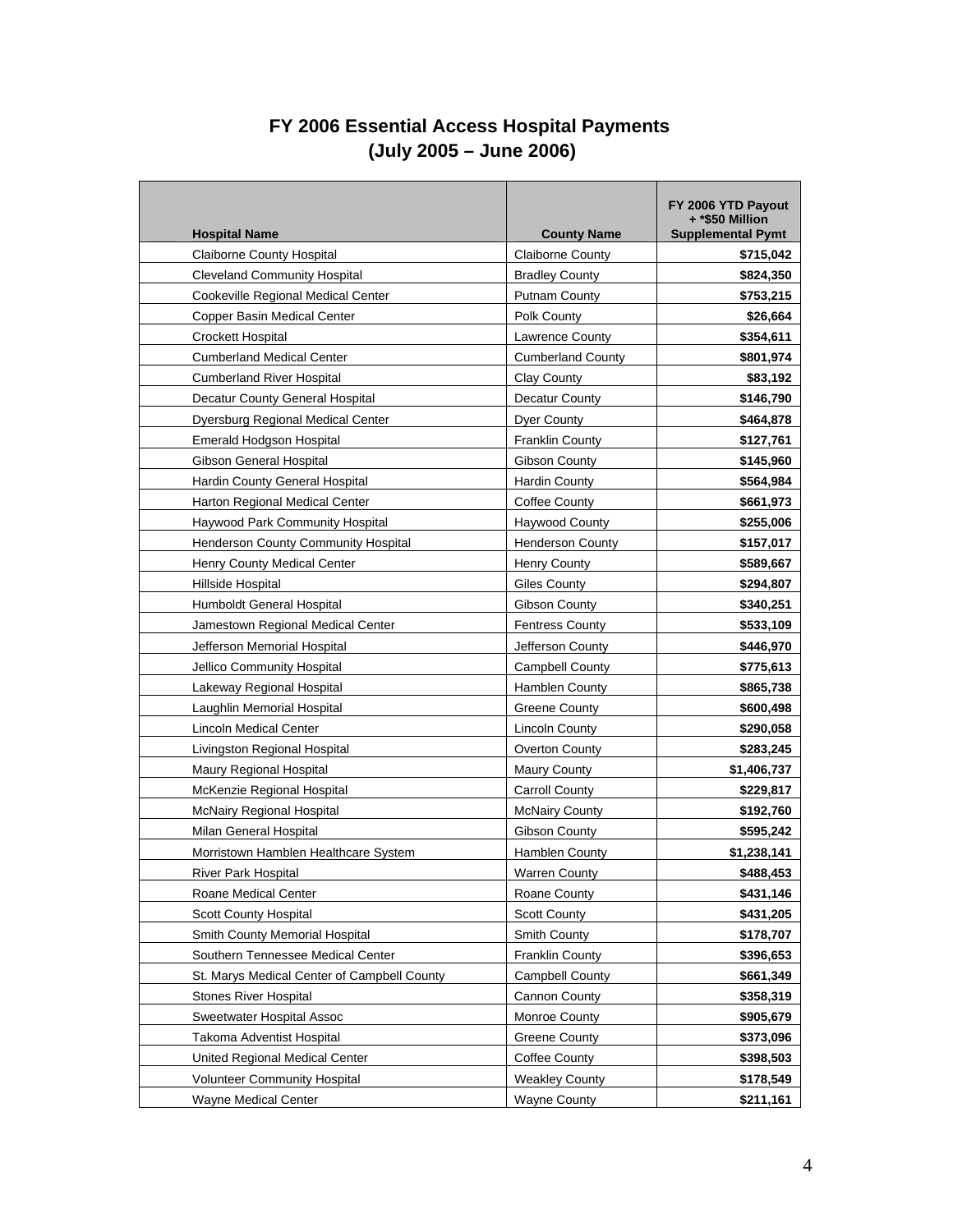# **FY 2006 Essential Access Hospital Payments (July 2005 – June 2006)**

| <b>Hospital Name</b>                        | <b>County Name</b>       | FY 2006 YTD Payout<br>+ *\$50 Million<br><b>Supplemental Pymt</b> |
|---------------------------------------------|--------------------------|-------------------------------------------------------------------|
| White County Community Hospital             | <b>White County</b>      | \$257,810                                                         |
| Woods Memorial Hospital                     | <b>McMinn County</b>     | \$316,366                                                         |
| <b>Baptist Memorial Hospital Tipton</b>     | <b>Tipton County</b>     | \$573,032                                                         |
| <b>Blount Memorial Hospital</b>             | <b>Blount County</b>     | \$803,486                                                         |
| <b>Centennial Medical Center</b>            | Davidson County          | \$2,094,815                                                       |
| <b>Delta Medical Center</b>                 | <b>Shelby County</b>     | \$833,445                                                         |
| East Ridge Hospital                         | <b>Hamilton County</b>   | \$964,627                                                         |
| Fort Sanders Loudon Medical Center          | Loudon County            | \$290,143                                                         |
| Fort Sanders Parkwest Medical Center        | <b>Knox County</b>       | \$624,124                                                         |
| Fort Sanders Regional Medical Center        | <b>Knox County</b>       | \$1,615,750                                                       |
| <b>Fort Sanders Sevier Medical Center</b>   | Sevier County            | \$985,704                                                         |
| <b>Gateway Medical Center</b>               | Montgomery County        | \$857,184                                                         |
| <b>Grandview Medical Center</b>             | <b>Marion County</b>     | \$357,714                                                         |
| Hendersonville Medical Center               | <b>Sumner County</b>     | \$359,123                                                         |
| <b>Horizon Medical Center</b>               | Dickson County           | \$436,268                                                         |
| Indian Path Medical Center                  | <b>Sullivan County</b>   | \$866,669                                                         |
| Jackson Madison County General Hospital     | <b>Madison County</b>    | \$2,799,481                                                       |
| <b>Methodist Healthcare Fayette</b>         | <b>Fayette County</b>    | \$260,534                                                         |
| Methodist Healthcare North                  | <b>Shelby County</b>     | \$646,587                                                         |
| Methodist Healthcare South                  | Shelby County            | \$793,626                                                         |
| Methodist Medical Center of Oak Ridge       | <b>Anderson County</b>   | \$1,156,980                                                       |
| <b>Methodist University Healthcare</b>      | <b>Shelby County</b>     | \$3,008,133                                                       |
| Middle Tennessee Medical Center             | <b>Rutherford County</b> | \$1,277,677                                                       |
| North Side Hospital                         | <b>Washington County</b> | \$393,486                                                         |
| <b>Northcrest Medical Center</b>            | <b>Robertson County</b>  | \$930,909                                                         |
| Regional Hospital of Jackson                | <b>Madison County</b>    | \$814,192                                                         |
| Saint Francis Hospital                      | Shelby County            | \$2,388,837                                                       |
| Saint Mary's Health System                  | <b>Knox County</b>       | \$1,128,866                                                       |
| <b>Skyline Medical Center</b>               | Davidson County          | \$1,022,813                                                       |
| Southern Hills Medical Center               | Davidson County          | \$922,038                                                         |
| <b>Summit Medical Center</b>                | Davidson County          | \$804.869                                                         |
| Sumner Regional Medical Center              | <b>Sumner County</b>     | \$801,235                                                         |
| Sycamore Shoals Hospital                    | <b>Carter County</b>     | \$574,049                                                         |
| Tennessee Christian Medical Center          | Davidson County          | \$2,022,189                                                       |
| Tennessee Christian Medical Center Portland | <b>Sumner County</b>     | \$117,675                                                         |
| Unicoi County Memorial Hospital             | Unicoi County            | \$143,268                                                         |
| University Medical Center                   | <b>Wilson County</b>     | \$1,330,176                                                       |
| Wellmont Bristol Regional Medical Center    | <b>Sullivan County</b>   | \$1,507,111                                                       |
| Wellmont Hawkins County Memorial Hospital   | <b>Hawkins County</b>    | \$454,605                                                         |
| Wellmont Holston Valley Medical Center      | <b>Sullivan County</b>   | \$1,577,477                                                       |
| Johnson City Specialty Hospital             | <b>Washington County</b> | \$80,985                                                          |
| Women's East Pavilion                       | <b>Hamilton County</b>   | \$69,449                                                          |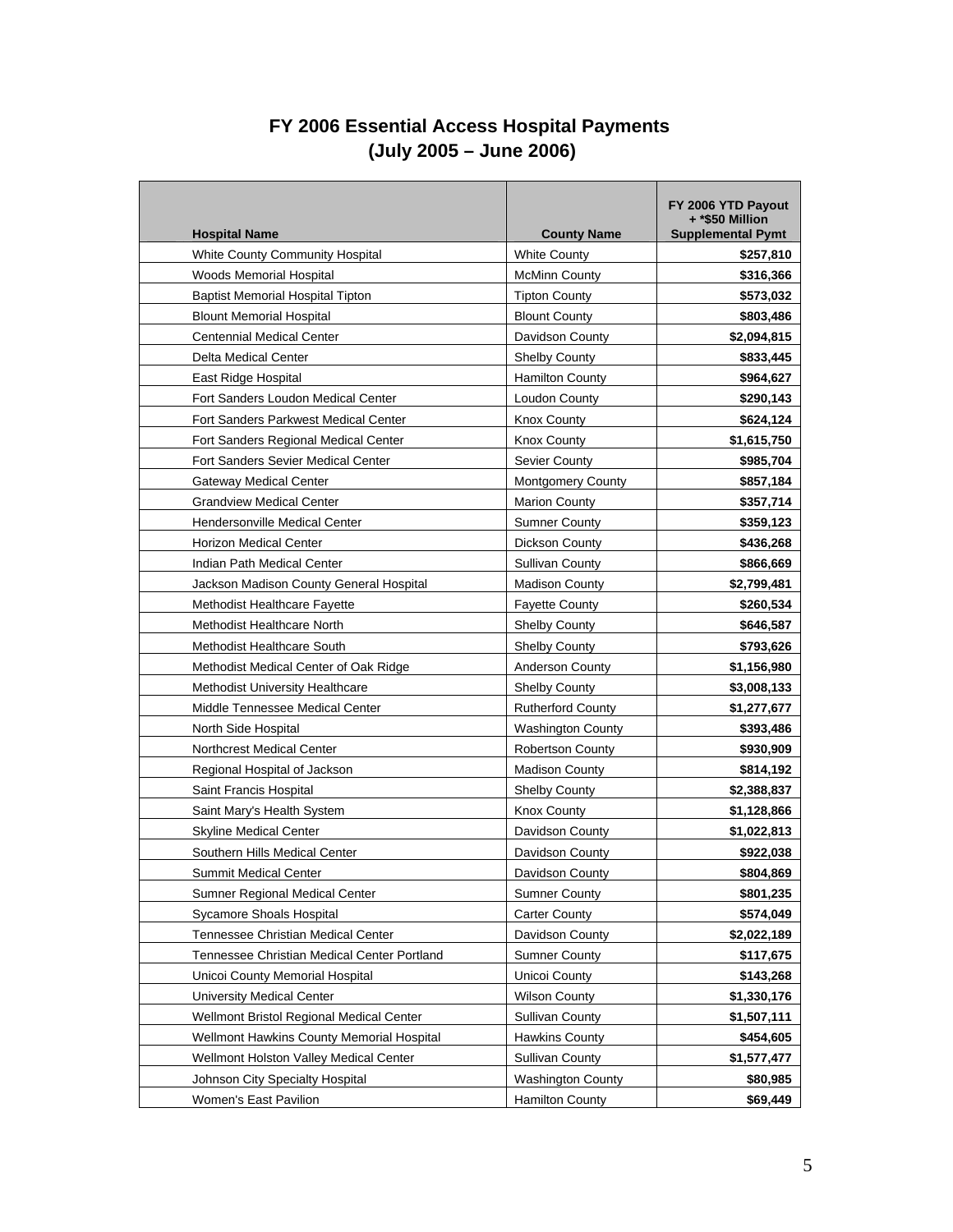# **FY 2006 Essential Access Hospital Payments (July 2005 – June 2006)**

| <b>Hospital Name</b>                          | <b>County Name</b>       | FY 2006 YTD Payout<br>+ *\$50 Million<br><b>Supplemental Pymt</b> |
|-----------------------------------------------|--------------------------|-------------------------------------------------------------------|
| Vanderbilt Stallworth Rehabilitation Hospital | Davidson County          | \$354,273                                                         |
| Saint Jude Childrens Research                 | <b>Shelby County</b>     | \$1,239,599                                                       |
| <b>Stonecrest Medical Center</b>              | <b>Rutherford County</b> | \$429,378                                                         |

**TOTAL \$150,000,000** 

\* The \$50 million supplemental pool payment, appropriated by the General Assembly, was distributed in April 2006.

#### **Renewal Status**

The renewal process has been "on hold" for this quarter in order to focus on the continuation of the disenrollment process begun in 2005.

# **Status of Filling Top Leadership Positions in the Bureau**

**J. D. Hickey,** Director of TennCare since July 2004, left the Bureau during this quarter to accept a position in the private sector. During his two year tenure at TennCare, Dr. Hickey helped restore fiscal stability to the program and placed TennCare on track to achieve its third consecutive balanced budget. He also played a lead role in returning the managed care network to risk, reducing pharmacy expenditures by 60 %, and implementing performance and quality requirements on managed care contractors.

**Darin Gordon** was appointed July 17, 2006, as Deputy Commissioner. Mr. Gordon is currently serving as the Director of TennCare with responsibility for the overall operations of the agency. He is a graduate of Middle Tennessee State University, with a Bachelor of Science in Political Science. Mr. Gordon, who has approximately 10 years experience in finance and budget related positions, has been with the Bureau of TennCare since 1999, serving as both Chief Financial Officer and Director of Managed Care Programs.

**Margaret Heaney** was appointed July 17, 2006, as Personnel Director. Ms. Heaney is responsible for the coordination of all personnel activities within the Bureau of TennCare. She has been employed by the State of Tennessee for 23 years, with 10 years experience in Human Resources. Ms. Heaney has worked in a variety of administrative roles involving personnel, policy development and compliance, quality management, contract management and budget preparation, review and maintenance.

**Marilyn Wilson** was appointed August 16, 2006, as TennCare Public Affairs Director. Ms. Wilson is responsible for all media relations and media planning applicable to the Bureau of TennCare, working to ensure that accurate and positive facets of the department are communicated throughout state government and to the citizens of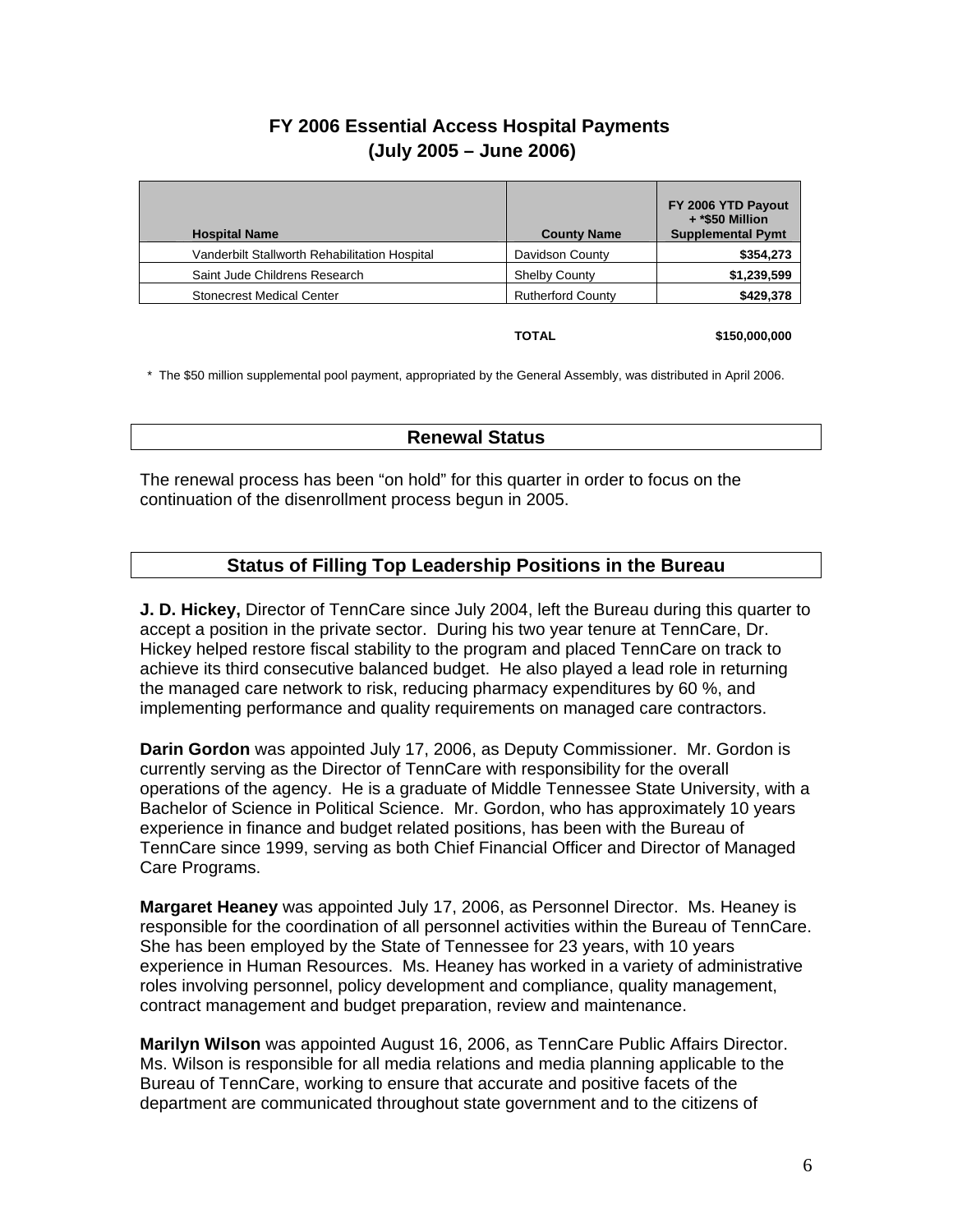Tennessee. She possesses more than five years of experience in media relations, having previously served as Information Officer for both the Department of Commerce and Insurance and the Bureau of TennCare.

## **Number of Recipients on TennCare and Costs to the State[1](#page-6-0)**

As of the end of the quarter, there were 1,183,052 enrollees on TennCare: 1,142,400 Medicaid eligibles and 40,652 Uninsureds and Uninsurables (Medically Eligibles).

During the third quarter of calendar 2006 (July through September), TennCare spent \$617,927,400 for managed care organization (MCO) services, \$96,479,000 for behavioral health organization (BHO) services, \$34,816,500 for dental benefit manager (DBM) services, and \$158,480,000 for pharmacy benefits manager (PBM) services. The state's Medicare clawback payment was \$52,800,000. (The "clawback" refers to the payment required under the Medicare program's new Part D pharmacy program. Pharmacy benefits for Medicaid/Medicare dual eligibles, which had formerly been provided by TennCare, were shifted to the Medicare program on January 1, 2006. The "clawback" payment is intended to be roughly the amount of state funds that the state Medicaid program would have paid if it had continued to pay for outpatient prescription drugs for persons dually eligible for Medicare and Medicaid.)

# **Viability of MCOs in the TennCare Program**

#### **Claims Payment Analysis**

The prompt pay requirements of T.C.A. § 56-32-226(b) mandate that each health maintenance organization and behavioral health organization ensure that 90% of clean claims for payment for services delivered to a TennCare enrollee are paid within 30 calendar days of the receipt of such claims and 99.5% of all provider claims are processed within 60 calendar days of receipt. TennCare's contract with its Dental Benefit Manager requires that the DBM also process claims in accordance with this statutory standard.

TennCare's contract with its Pharmacy Benefits Manager requires that the PBM must pay 95% of all clean claims within 20 calendar days of receipt and the remaining 5% of clean claims within the following 10 calendar days.

TDCI requested data files of all TennCare processed claims from TennCare MCOs, BHOs, the DBM and the PBM for the months of May, June and July 2006. TDCI also requested data files of pended TennCare claims and a paid claims triangle from May 1, 2005 through July 31, 2006.

Except for Memphis Managed Care Corporation ("MMCC") and Doral Dental Services of Tennessee, ("Doral") all MCOs, BHOs and the PBM were in compliance with the prompt pay requirements for May, June and July 2006. MMCC was out of compliance for May

<span id="page-6-0"></span> 1 These figures are as of Sept. 30, 2006, and are unaudited.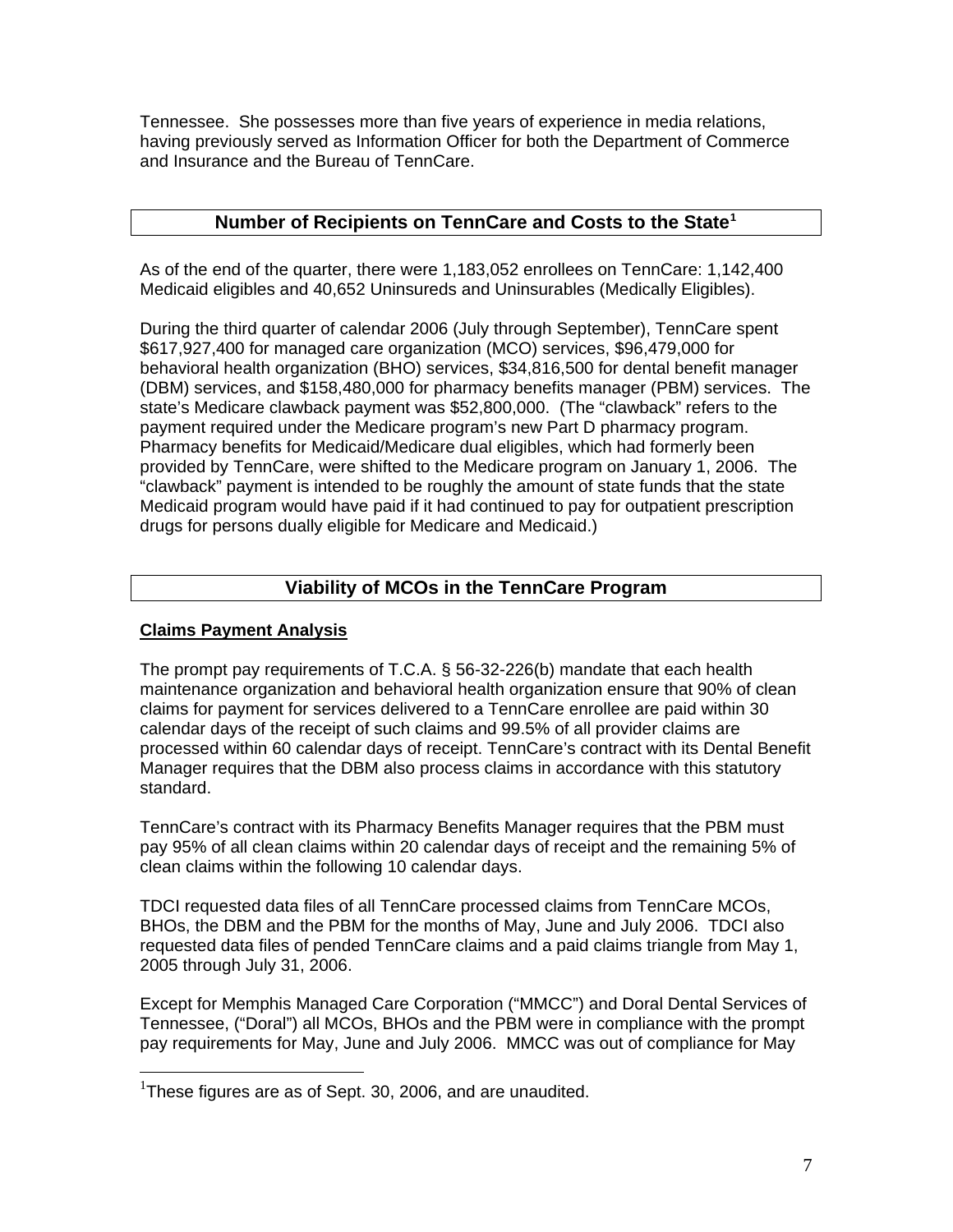2006, processing only 99% of all claims within 60 calendar days of receipt. MMCC was in compliance for the months of June and July 2006. Nonetheless, MMCC is required to submit claims data files monthly until MMCC processes claims timely for three consecutive months.

Doral was out of compliance with the prompt pay requirements for the month of July 2006, processing only 99.4% of all claims within 60 calendar days of receipt. As with MMCC, Doral is required to submit claims data files monthly until Doral processes claims timely for three consecutive months.

#### **Net Worth Requirement**

As of June 30, 2006, TennCare MCOs/BHOs reported net worth as indicated in the table below. TDCI has not adjusted the net worth reported on the NAIC annual statements. TDCI's calculations for the net worth requirement reflect payments made for the calendar year ending December 31, 2005, including payments made under the "stabilization plan."

|                                       | Net Worth<br>Requirement | Reported<br>Net Worth | Excess/<br>(Deficiency) |
|---------------------------------------|--------------------------|-----------------------|-------------------------|
|                                       |                          |                       |                         |
| UnitedHealthcare<br>Plan<br>the<br>οf | 16,589,552               | 132,289,525           | 115,699,973             |
| River Valley (formerly John Deere)    |                          |                       |                         |
| <b>Memphis Managed Care</b>           | 9,180,832                | 31,346,214            | 22,165,382              |
| <b>Preferred Health Partnership</b>   | 7,247,122                | 34,346,132            | 27,099,010              |
| <b>UAHC Health Plan</b>               | 7,578,682                | 11,240,656            | 3,661,974               |
| Unison Health Plan                    | 3,079,859                | 5,167,547             | 2,087,688               |
| Volunteer (BlueCare & Select)         | 27,775,339               | 30,566,963            | 2,791,624               |
| <b>Windsor Health Plan</b>            | 4,172,221                | 5,612,495             | 1,440,274               |
| <b>Premier Behavioral Systems</b>     | 7,104,270                | 15,538,536            | 8,434,266               |
| Tennessee Behavioral Health (A)       | 7,005,128                | 13,140,329            | 6,135,201               |

#### NOTE:

(A) On April 11, 2006, TDCI approved TBH to repay a \$11,168,341 subordinated loan to an affiliate which resulted in TBH's net worth being reduced by the payment amount. Even after the payment of the subordinate loan, TBH had net worth in excess of the statutory requirement.

#### **Financial Issues**

The following TennCare health maintenance organizations remain in liquidation.

#### **Xantus Healthplan of Tennessee, Inc. (Xantus)**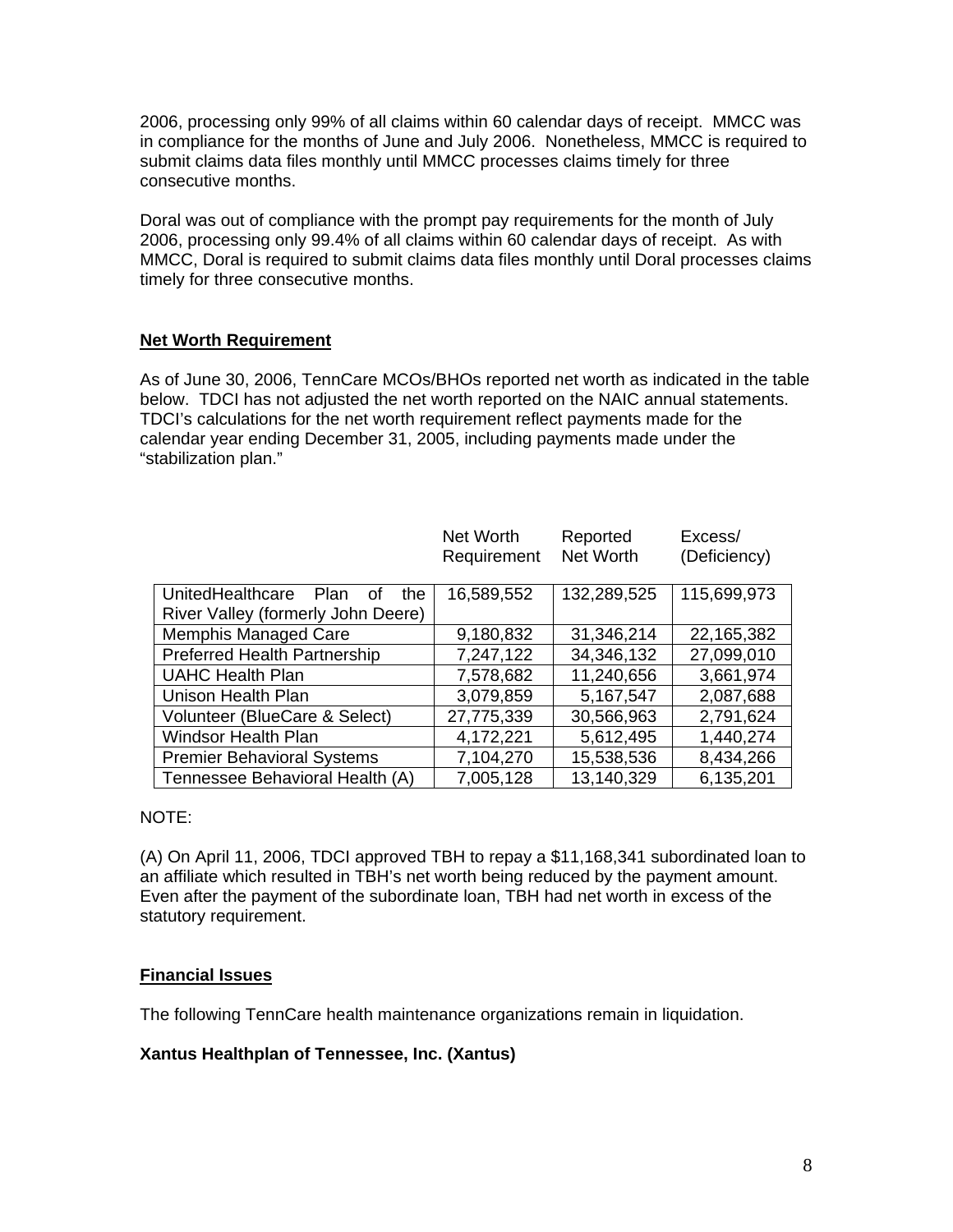During the period July 1, 2006 through September 30, 2006, Xantus paid \$1,505 to providers for run-out claims, bringing the total run-out claims paid during the period August 1, 2003 through September 30, 2006 to \$34,684,941.

#### **Tennessee Coordinated Care Network d/b/a Access MedPlus (TCCN)**

*No change from prior report.* 

#### **Universal Care of Tennessee (Universal)**

*No change from prior report.* 

#### **Success of Fraud Detection and Prevention**

The Office of Inspector General (OIG) was established two years ago (July 1, 2004). The mission of the OIG is: *To identify, investigate, and prosecute persons who commit fraud or abuse against the TennCare program.* The OIG staff receives case information from a variety of sources including: local law enforcement, the Tennessee Bureau of Investigation (TBI), Health Related Boards (HRB), the Department of Human Services (DHS), other state agencies, health care providers, Managed Care Contractors (MCC), OIG data mining, and the general public via the OIG web site, faxes, letters, and phone calls to the OIG hotline. The statistics for the first quarter of the 2006 - 2007 fiscal year are as follows:

*NOTE: Included are the fiscal year totals (FYT) and the grand totals--since the OIG was created (7/04 - TD)* 

| <b>UUIIIIIIIIIIII UI LIIIUILUU UUJUJ</b> |         |                 |        |
|------------------------------------------|---------|-----------------|--------|
|                                          | Quarter | Grand           |        |
|                                          |         |                 | Total  |
| <b>Cases Received</b>                    |         | $3,183$ $3,183$ | 59,870 |
| Cases Closed*                            | 2,819   | 2.819           | 61,140 |

#### **Summary of Enrollee Cases**

*\*Cases are closed when there is inadequate information provided to investigate the complaint, the information has been researched and determined to be unfounded, the case was referred to another agency (as per appropriate jurisdiction), or prosecuted by the OIG and closed. This number also includes reports the OIG runs for the TennCare Bureau regarding potential fraud or abuse.* 

| Summary of Enrollee Abuse Cases   |                 |                   |  |
|-----------------------------------|-----------------|-------------------|--|
| <b>FYT</b><br>Quarter             |                 |                   |  |
| <b>Abuse Cases Received</b>       |                 | $3.183 \pm 3.183$ |  |
| Abuse Cases Closed                | $2.819$   2.819 |                   |  |
| Abuse Cases Referred <sup>1</sup> |                 | 1.155   1.155     |  |

#### **Summary of Enrollee Abuse Cases**

<sup>1</sup> Abuse cases may be referred to the MCO, the TennCare Bureau, or DHS for further *review.* 

#### **Summary of Provider Cases**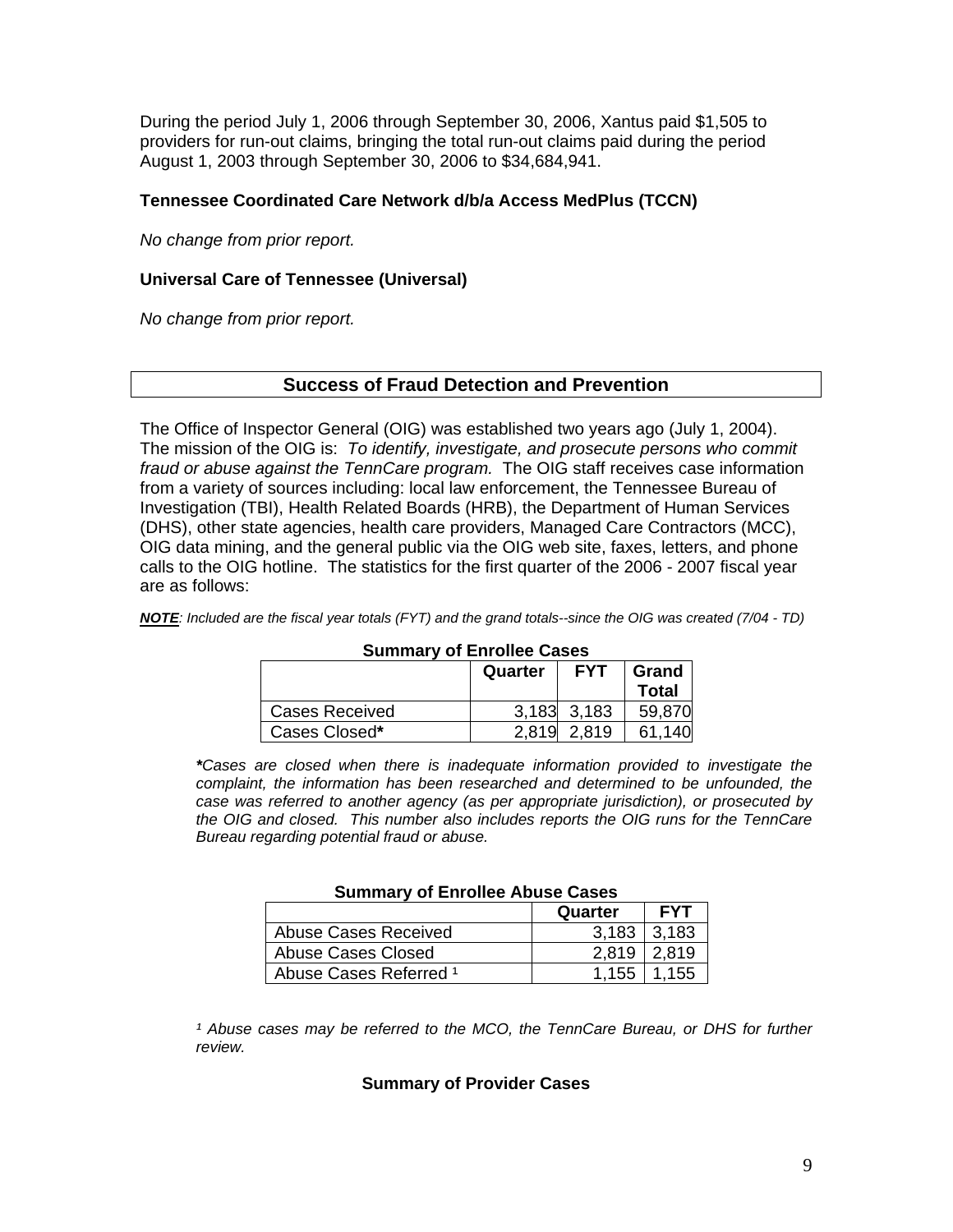|                          | Quarter | <b>FYT</b> | Grand<br><b>Total</b> |
|--------------------------|---------|------------|-----------------------|
| Cases opened             |         |            |                       |
| Cases closed             | 13      |            |                       |
| Cases referred to TBI*   |         |            |                       |
| Cases referred to HRBs** | 4       |            |                       |

*\*The OIG refers provider cases to the TBI Medicaid Fraud Unit (as per state and federal law) and assists with these investigations as requested. \*\*Health Related Boards* 

 There is an aggressive push to pursue enrollees who have committed fraud or abuse against the TennCare program. The primary criminal case types are: drug cases (drug diverters, drug seekers, and forged prescriptions), reporting a false income, access to insurance, and living outside the State of Tennessee.

| <u>UUIIIIIUI VULAITUJUU UUUIVIUUIJ</u> |    |    |    |  |
|----------------------------------------|----|----|----|--|
| <b>FYT</b><br>Quarter                  |    |    |    |  |
| Arrests                                | 25 | 25 |    |  |
| Convictions                            | 15 | 15 | 98 |  |
| Diversions*                            |    |    |    |  |

#### **Summary of Arrests & Convictions**

**Note:** *Special Agents were not in the field making arrests until February 2005. \*Judicial Diversion: A guilty plea or verdict subject to expungement following successful completion of probation. Tennessee Code Annotated § 40-35-313 \*Pre-trial Diversion: Prosecution was suspended and if probation is successfully completed, the charge will be dismissed. Tennessee Code Annotated § 40-15-105* 

| AHVUL VULUYUHVU |  |  |
|-----------------|--|--|
| 212             |  |  |
| 42              |  |  |
| 15              |  |  |
| 14              |  |  |
| 6               |  |  |
| 5               |  |  |
|                 |  |  |
| 3               |  |  |
|                 |  |  |
|                 |  |  |

#### **Arrest Categories**

#### **TennCare Referrals & Recoupments**

|                                       | Quarter      | <b>FYT</b>   | <b>Grand Total</b> |  |
|---------------------------------------|--------------|--------------|--------------------|--|
| Pharmacy Lock-in (1)                  | 65           | 65           | 738                |  |
| Recoupment (2)                        | \$108,390.88 | \$108,390.88 | \$700.616.11       |  |
| Recommended TennCare Terminations (3) | 849          | 849          | 11.309             |  |
| Potential Savings (4)                 | \$2,801,700  | \$2,801,700  | \$46,535,377       |  |

#### **Footnotes for the above table**

 **(1)** The total in the last column is from September 2004 through September 30, 2006. Pharmacy lock-in referrals are sent to the TennCare Bureau for consideration.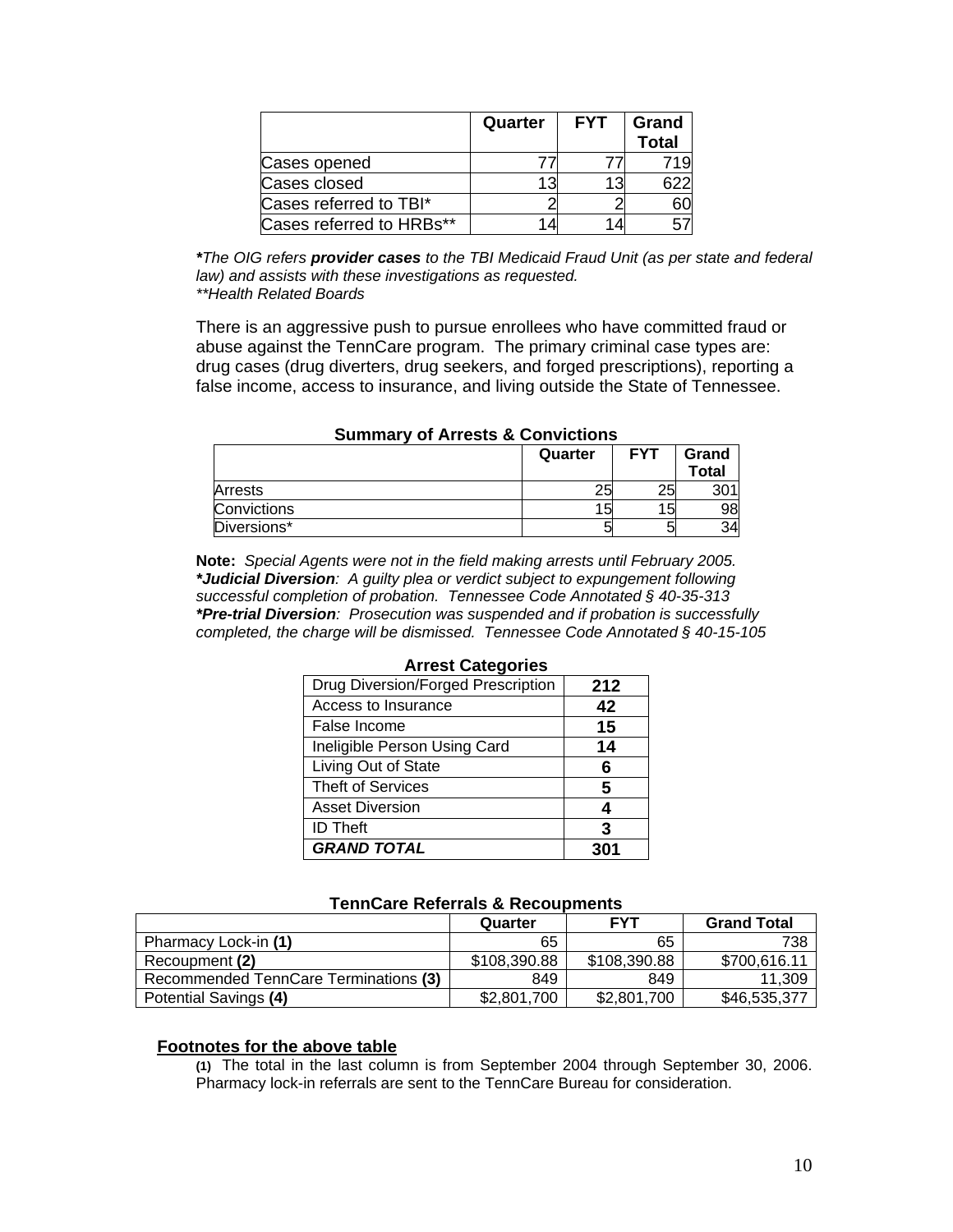**(2)** The total in the last column reflects dollars collected by the OIG and sent to the TennCare Bureau from February 15, 2005, (when a Fiscal Manager and an attorney joined the OIG staff to facilitate and document this process) through September 30, 2006. **(3)** Enrollee recommendations sent to the TennCare Bureau for consideration based on reports run from *file net* (i.e. Prisoner Report, State Wage Report, the Deceased Report, and the PARIS Report). Reports are run upon availability on *file net*. The PARIS Report was not loaded by the TennCare Bureau this quarter so the OIG was unable to run these numbers.

**(4)** There were **849** enrollee terminations recommended for the first quarter. The TennCare Bureau uses \$3,592.32 as the average annual cost per enrollee for Medical, Pharmacy Services, BHO, and Dental, and \$3,082.44 for Medical and Pharmacy Services only (an average of \$3,300 was used for this total figure). [NOTE: Previous reports reflected the number \$4,181.04 as the average annual cost per enrollee.]

|                       | Quarter | <b>FYT</b> | Grand        |  |
|-----------------------|---------|------------|--------------|--|
|                       |         |            | <b>Total</b> |  |
| OIG Hot Line          | 1,012   | 1,012      | 10,183       |  |
| OIG Mail Tips         | 115     | 115        | 2,510        |  |
| OIG Web Site          | 546     | 546        | 3,310        |  |
| <b>OIG Email Tips</b> | 83      | 83         | 1,672        |  |

**Investigative Sources** 

 The OIG staff provided presentations for the following organizations/contacts during this quarter:

- a Morgan County Sheriff's Office
- b Smyrna Rotary Club
- c Finance & Administration Executive Leadership Team
- d National Association of Surveillance Officials
- e Commission on Accreditation for Law Enforcement Agencies
- f TennCare Bureau Executive Staff
- g Meetings with local law enforcement officials:

\*19 of the 31 Judicial Task Forces

- \*4 new District Attorneys
- \*6 new Sheriffs and 2 Chiefs of Police

 The OIG staff continues to work with the state's contractor, Medstat, to develop the fraud and abuse detection software system. The OIG is working with this vendor to initiate proactive reports for identifying TennCare fraud. Targeted queries are generated on a routine basis. The goal behind these reports and queries is to assist with a successful OIG investigation and prosecution of individuals who have violated the law as it pertains to TennCare fraud.

 The OIG Information Services Section was busy this quarter expanding and improving the current electronic case management system. Testing and implementation of this new system was completed during the first quarter of fiscal year 2006/2007.

 Training has continued for OIG personnel during this quarter. The Special Agents will complete an annual In-Service training that will include POST required courses, new policies and procedures, all qualifications with approved weapons, a legal update, etc. There was also a full day of training regarding the latest "best practices" in detecting drug diversion and fraud.